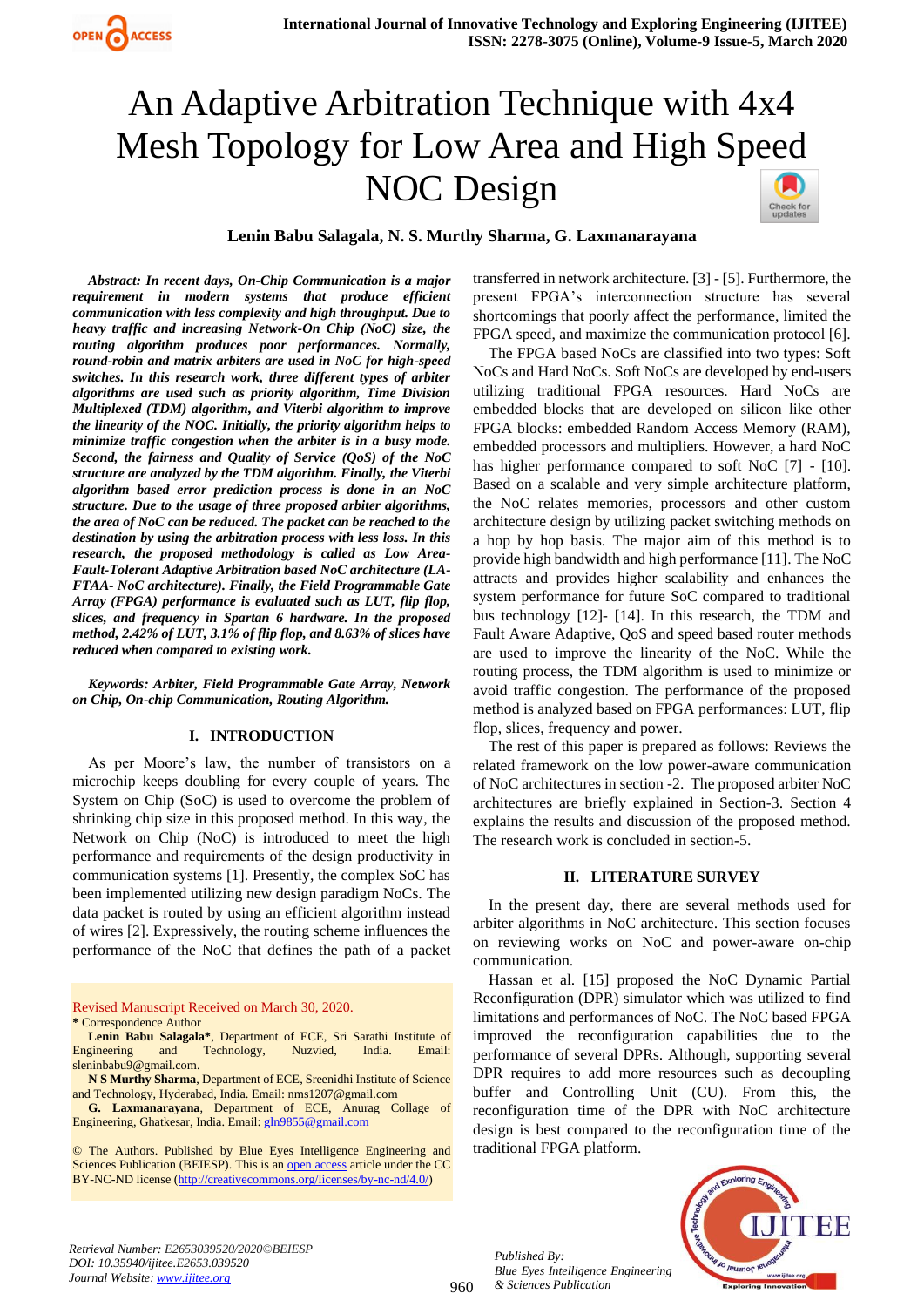The number of instantaneous DORs was not exceeded the definite limit for the size of the network.

Chen et al. [16] proposed a path diversity fault-tolerant routing scheme for NoC architecture. The data had only provided a limited view of traffic in the network that output in Heavy Traffic Congestion (HTC). The proposed path diversity fault-tolerant routing scheme used to enhance Fault Resilient Packet Delivery (FRPD) and traffic balancing, which considers buffer information and Path Diversity Information (PDI). The proposed fault algorithm was improved the saturation throughput than conventional methods. This research work not only delivers the packets with the highest path diversity but also has a better capacity to detour from the faulty nodes.

Ezz-Eldin et al. [17] proposed an adjustable delay and congestion aware routing scheme for asynchronous NoC architecture. This scheme has been performed in various adaptive routing schemes with average saturation throughput and delays for different traffic patterns. The proposed Process-variation Delay and Congestion-aware Routing (PDCR) scheme have achieved a 12% to 32% average message delay lower compared to other schemes. Furthermore, this scheme has achieved 11% – 82% of the saturation throughput than other Adaptive Routing Scheme (ARS).

Kawasaki et al. [18] proposed an area-efficient, globally asynchronous NoC architecture for Hard Real-Time Multiprocessor (HRTM) platform. In this paper, the NoC was implemented for message-passing communication between the processor cores, which employs fixed modeled TDM to control the communication through a router structure, network interfaces, and links to provide real-time guarantees. The proposed scheme achieved an efficient area in the NoC architecture by means network interface microarchitecture and asynchronous routers associated with the TDM algorithm. To verify the design, this research has developed a  $4 \times 4$  bitorus NoC in 65 nm CMOS technology and the performance of the proposed scheme was analyzed by area, speed and energy consumption for the router, post layout and NoC.

Wang et al. [19] proposed an efficient design for the test technique of NoC. In this research work, Esy Test and comprehensive test scheme with minimized influence have been proposed to improve the system performance. By using Reconfigurable Router Architecture (RRA) and Adaptive Fault Tolerant Routing (AFTR) scheme, the router has accessed respective information. During the test procedure, all the processing cores performances are maintained properly. At the same time, EsyTest has been provided a full test coverage used for NoC architecture and better hardware usability than existing works.

# **III. PROPOSED METHODOLOGY**

Arbiter is the process of transmitting data packets from source to destination node. The major aim of arbiters is correctness, fairness, and simplicity. The arbiter algorithms are classified as adaptive arbiter algorithm and non- adaptive arbiter algorithm. Adaptive arbiter algorithm changes their arbiter decisions for controlling the traffic congestion in the network topology. This algorithm adjacent the arbiter when one or two nodes are unavailable. Non–adaptive arbiter

*Retrieval Number: E2653039520/2020©BEIESP DOI: 10.35940/ijitee.E2653.039520 Journal Website[: www.ijitee.org](http://www.ijitee.org/)*

algorithm does not change its routing decision.

# **A. Congestion avoid by Priority algorithm**

To achieve high throughput, NOC multiplexes the data on the channel and shares the data throughout the network. The packet contention problem in switch results leads to unpredictable delays for each data flow and the contention problem. If the size of the arbiter has increased, the delay of the entire architecture has increased. The diagram of the Path Congestion Aware Adaptive Algorithm is given in fig.1.



**Fig. 1. Path Congestion Aware Adaptive Algorithm**

Congestion aware arbiter algorithm consists of congestion aware selection function. This function works under two techniques. such as:

- 1. Congestion Aware Selection Strategy (CASS): This strategy is based on both channel congestion and switches the congestion information.
- 2. Congestion Prediction Techniques (CPT): This technique helps to change the capacity of buffer level from arbiter to next information state to determine whether congestion occurs in an adjacent paths or not.

A data stream is a sequence of digitally encoded signal that is used to transmit the data to a row buffer. A row buffer is considered as a data buffer used in the modern Dynamic Random Access Memory (DRAM) chips that allow quick and very simple access to the multiple data located in the physical row in the memory module. A memory bank includes several rows and columns of Storage Units (SUs) and is usually occupied in many chips. Only one bank can access the single read/write operation. Memory bank operation is controlled by Finite State Machines (FSM) which helps to design the sequential logic circuits. The data obtained from data stream is stored in buffer- in First - - First out (FIFO) manner. The overall block diagram of PCAR Router is given in fig. 2



*Published By: Blue Eyes Intelligence Engineering & Sciences Publication*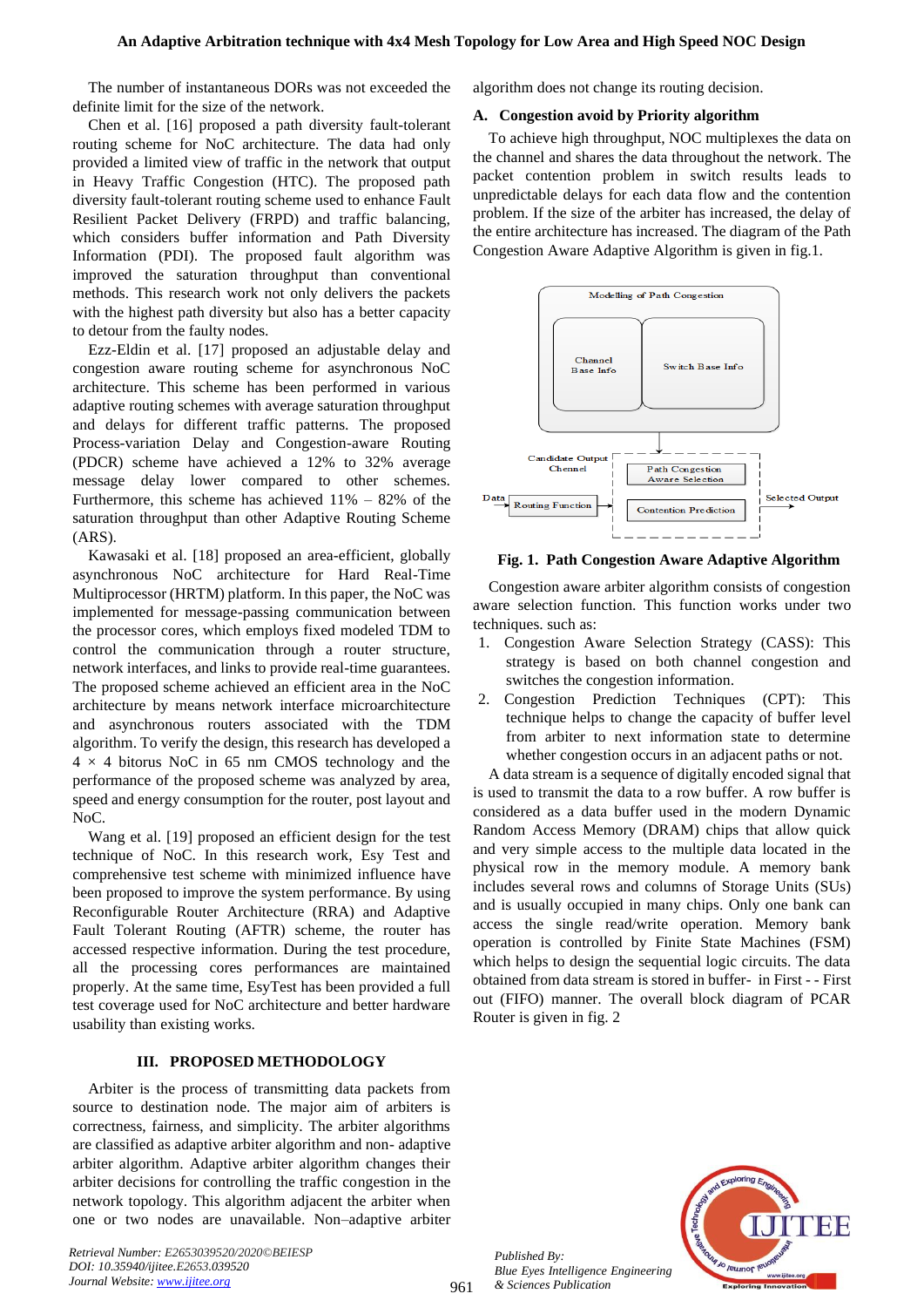



**Fig. 2. Block Diagram of PCAR Router**

FSM controller performs three operations namely write, idle mode and read mode. To perform the next operation, the refresh counter is used and the FSM is used to controls the read and write operation of FIFO. When FIFO is empty then the FSM controller performs write operation. When FIFO is full then the FSM controller performs read operation. Otherwise, the FSM controller is in the ideal mode. In this method, no-load bypass is used between memory and processor to increase the throughput. So, there is no need for storing the incoming bits in memory. When memory is empty, input bits are bypassed into the next stage which helps to reduce the latency. A priority-based arbiter approach will efficiently increase the throughput of the NoC architecture.

The priority selects the arbiter which has high favorable priority during the transmission process. With the help of the priority algorithm, the resources are allocated in NoC architecture. Then the latency of a given packet depends on the arbiter location. Arbiter with a low priority can preempt later.

## **B. Time Division Multiplier (TDM)**

The course of events shared by switches is isolated into numerous openings having a fixed size. All the arbiters are required to be synchronized to space zero and know about the size of the pre-planned length. The TDM calculations must timetable all the arbiters, regardless of whether that doesn't have to transmit information. Henceforth, this procedure builds the idleness in arrange. To give a reaction time assurance to a multi-center locale with NoC, the correspondence delay requires to be upper limited. This examination investigates how TDMA attribution convention can be applied to NoC to deal with intermittent constant correspondence sets. TDMA is an intervention calculation, which directions access to a typical asset dependent on asset disengagement. This isolation is accomplished by isolating the entrance time to the common asset. Subsequently, the significant goal is to make a worldwide TDMA calculation to execute synchronously on all NoC components: organize interfaces and switches. The TDMA calculation licenses inference of the subsequent planning conduct for the multi-center framework, which utilizes NoC as its communication architecture.

The TDM based NoC establishes a subcategory of the circuit-switched NoC. In this research, a double-time wheeling method is used to facilitate a probe-based association setup in TDM NoC architecture. A path search algorithm is utilized in association setup that are no longer limited to deterministic arbiter algorithms with this TDM technique. Furthermore, the hardware cost can be easily minimized, since setup requests and data flows can coexist in a single network. Apart from the double-time wheeling method for connection setup, this paper also proposed a highway method that improves the slot utilization during data transfer. This method can accelerate the transfer of the data row while maintaining the linearity and Quality of Service (QoS).

#### **C. Error prediction based on Viterbi algorithm**

The error prediction process is the final step of this research work. Errors are predicted in the NoC structure by the Viterbi algorithm. The Viterbi algorithm is performed by forming the trellis structure, which is finally traced back to interpreting the received data. It minimizes the computational complexity by employing a simpler trellis structure. The Viterbi decoder is employed in several Forward Error Correction (FEC) applications where data is transmitted in systems and it is subject to errors before the reception. The Viterbi decoder has the property of compressing the bits of data input to half. Finally, 8:4 Viterbi decoder redundancy, delay, and computation time also minimized in the code.

#### **IV. EXPERIMENTAL RESULTS**

This section is explained by the experimental setup and result discussion of the LP- FTAA- NoC architecture. The performance of the proposed NoC architecture is evaluated in the Xilinx tool based on different devices. The architecture of the proposed arbiter is implemented utilizing Verilog language and simulation. Verilog is a Hardware Description Language (HDL) that is a textual setup used for defining electronic systems and circuits. Electronic design is applied in Verilog for verification through simulation, timing analysis, and logic synthesis.

| Device                            | Methodology           | <b>LUTs</b>    | Flip<br>Flops       | <b>Slices</b>       | Frequenc<br>v(MHz) |
|-----------------------------------|-----------------------|----------------|---------------------|---------------------|--------------------|
| Virtex<br>-4                      | Existing<br>[02]      | 2565/<br>84352 | 4487/<br>84352      | 3254/<br>42176      | 523.002            |
| xc4vfx<br>100                     | LP-<br>FTAA-<br>NoC   | 2256/<br>84352 | 4256/<br>84352      | 3072/<br>42176      | 567.199            |
| Virtex-<br>5                      | Existing [02]         | 1568/<br>64000 | 4659/<br>64000      | 4582/<br>64000      | 495.365            |
| xc5vfx<br>100t                    | $LP-$<br>FTAA-<br>NoC | 1412/<br>64000 | 4256/<br>64000      | 4256/<br>64000      | 528.765            |
| Sparta<br>n<br>$6-xc$ 6s<br>1x100 | Existing [02]         | 4996/<br>63288 | 4393/<br>12657<br>6 | 4658/<br>12657<br>6 | 412.201            |
|                                   | LP-<br>FTAA-<br>NoC   | 4875/<br>63288 | 4256/<br>12657<br>6 | 4256/<br>12657<br>6 | 458.29             |

**Table- I: Path Congestion Aware Adaptive Algorithm**

Through the FPGA usage, LUT, flip-flop, slices, frequency and power are broke down and are a much reasonable stage for advanced channel plans.

*Published By: Blue Eyes Intelligence Engineering & Sciences Publication* 

962

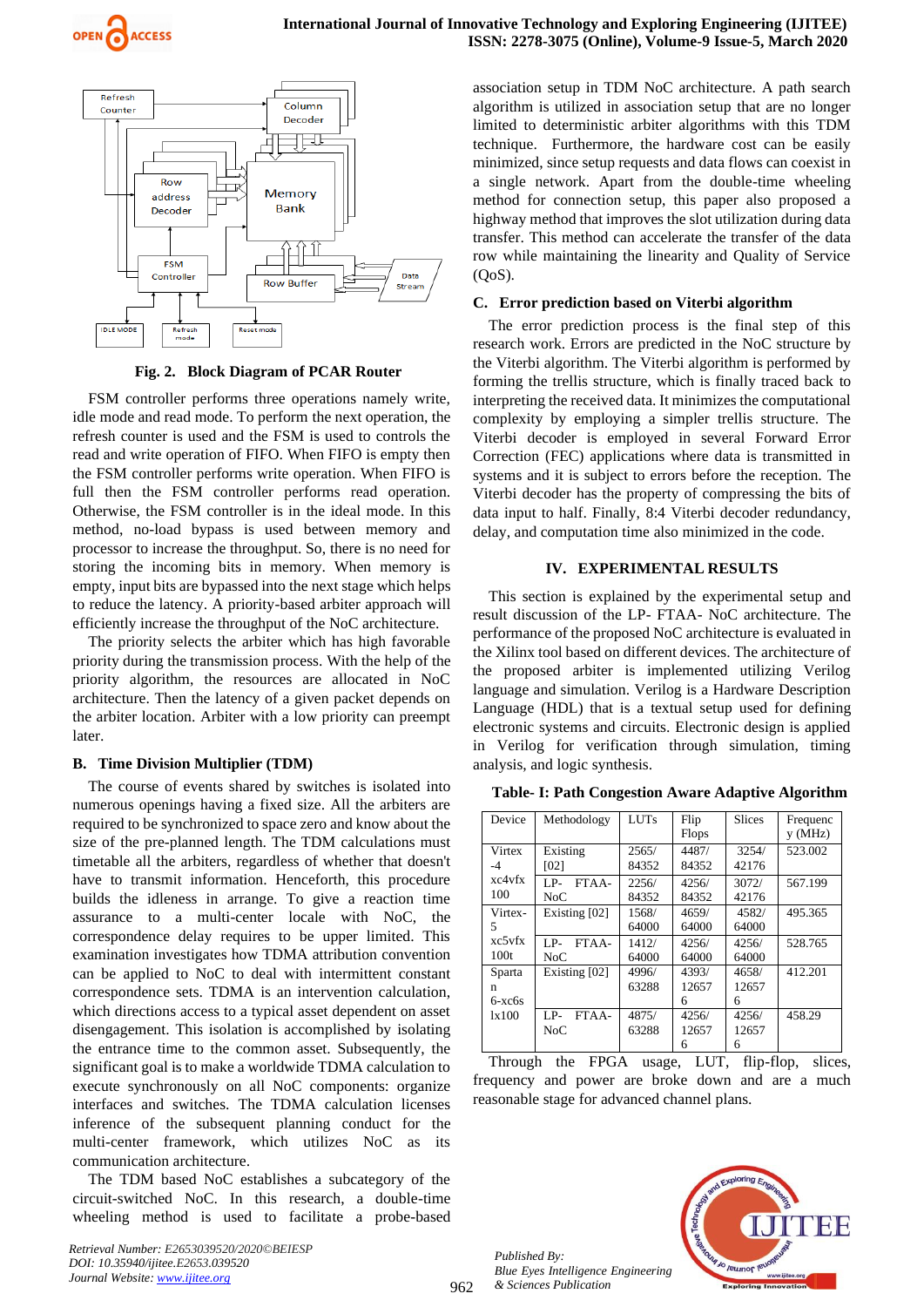The FPGA gives a configurable structure through a variety of customizable rationale modules, which are interrelated by programmable steering assets and encased by Input and output block (IOB). The NOC architecture is simulated and is verified using the Modelsim tool. Table.1 shows the results of an existing and LP- FTAA- NoC architecture. The proposed NoC design is suitable for Virtex 4- xc4vfx100, Virtex 5 xc5vfx100t and Spartan -6-xc6slx100. Three different types of adaptive arbitration schemes are used in proposed NoC architecture. Those results are tabulated above. The Virtex 5 xc5vfx100t is considered as a high configuration device, which provides better performance compared to Virtex-4 and Spartan 6. Figure 3 illustrates the comparison graph of a performance parameter of FPGA for adaptive arbitration methods, it is evident that the FPGA performances are reduced in the proposed NoC architectures design compared to the existing works.



**Fig. 3. Performance comparison graph for adaptive arbitration method** 

|  | Table- II: comparison performance of the TDM with |  |  |
|--|---------------------------------------------------|--|--|
|  | քշուհ                                             |  |  |

| maun                     |                 |             |                      |               |               |  |  |
|--------------------------|-----------------|-------------|----------------------|---------------|---------------|--|--|
| <b>Device</b>            | Metho<br>dology | <b>LUTs</b> | Flip<br><b>Flops</b> | <b>Slices</b> | Frequ<br>ency |  |  |
|                          |                 |             |                      |               | (MHz)         |  |  |
| Virtex                   | Existing        | 3562/       | 42566/               | 5999/         | 245.32        |  |  |
| $-4 \times 4 \times 100$ | [02]            | 84352       | 84352                | 42176         | 5             |  |  |
|                          | LP-             | 3159/       | 4174/                | 5966/         | 281.40        |  |  |
|                          | FTAA-           | 84352       | 84352                | 42176         | 6             |  |  |
|                          | NoC             |             |                      |               |               |  |  |
| Virtex                   | Existing        | 3985/       | 4256/                | 4256/         | 412.70        |  |  |
| -5                       | [02]            | 20736       | 20736                | 20736         |               |  |  |
| $x c$ 5 vfx 100t         |                 | $\Omega$    | 0                    | 0             |               |  |  |
|                          | LP-             | 3836/       | 4096/                | 4096/         | 421.76        |  |  |
|                          | FTAA-           | 20736       | 20736                | 20736         |               |  |  |
|                          | NoC             | 0           | 0                    | $\Omega$      |               |  |  |
| Spartan                  | Existing        | 4789/       | 4108/                | 42608/        | 203.20        |  |  |
| $6-xc6s1x100$            | [02]            | 46648       | 93296                | 93296         | 9             |  |  |
|                          | LP-             | 4682/       | 4008/                | 4008/         | 213.20        |  |  |
|                          | FTAA-           | 46648       | 93296                | 93296         | 9             |  |  |
|                          | NoC             |             |                      |               |               |  |  |

In table.2, the Adaptive Arbiter for 4x4 mesh topology NOC is implemented in the Xilinx tool and results are tabulated in this research. FPGA implementation is a much suitable platform for NoC architecture to evaluate the performances such as LUT, slice, flip-flop, frequency and Input-Output block (IOB). Analysing of Adaptive arbitration performance in Virtex-4 xc4vfx100, Virtex 5- xc5vfx100t and Spartan 6 – xc6slx100 are done in this research. The proposed Adaptive arbitration technique provides better performances in Virtex 4, Virtex 5 and the Spartan-6 FPGA when compared to the existing Fault-tolerant and Time-division based NOC architecture. The proposed system reduces 10 % of the LUT, 13% of the flip-flop and 20 % of the slices compared to the conventional methods in Spartan 6 devices. Also, this proposed pipelined NOC architecture operates at 281MHz, 421MHz and 213MHz in Virtex4, Virtex5 and Spartan6 devices respectively which shows that the proposed algorithm has a low delay and low power compared to existing approaches.



**Fig. 4. The output waveform of the proposed NoC design**

963



*Retrieval Number: E2653039520/2020©BEIESP DOI: 10.35940/ijitee.E2653.039520 Journal Website[: www.ijitee.org](http://www.ijitee.org/)*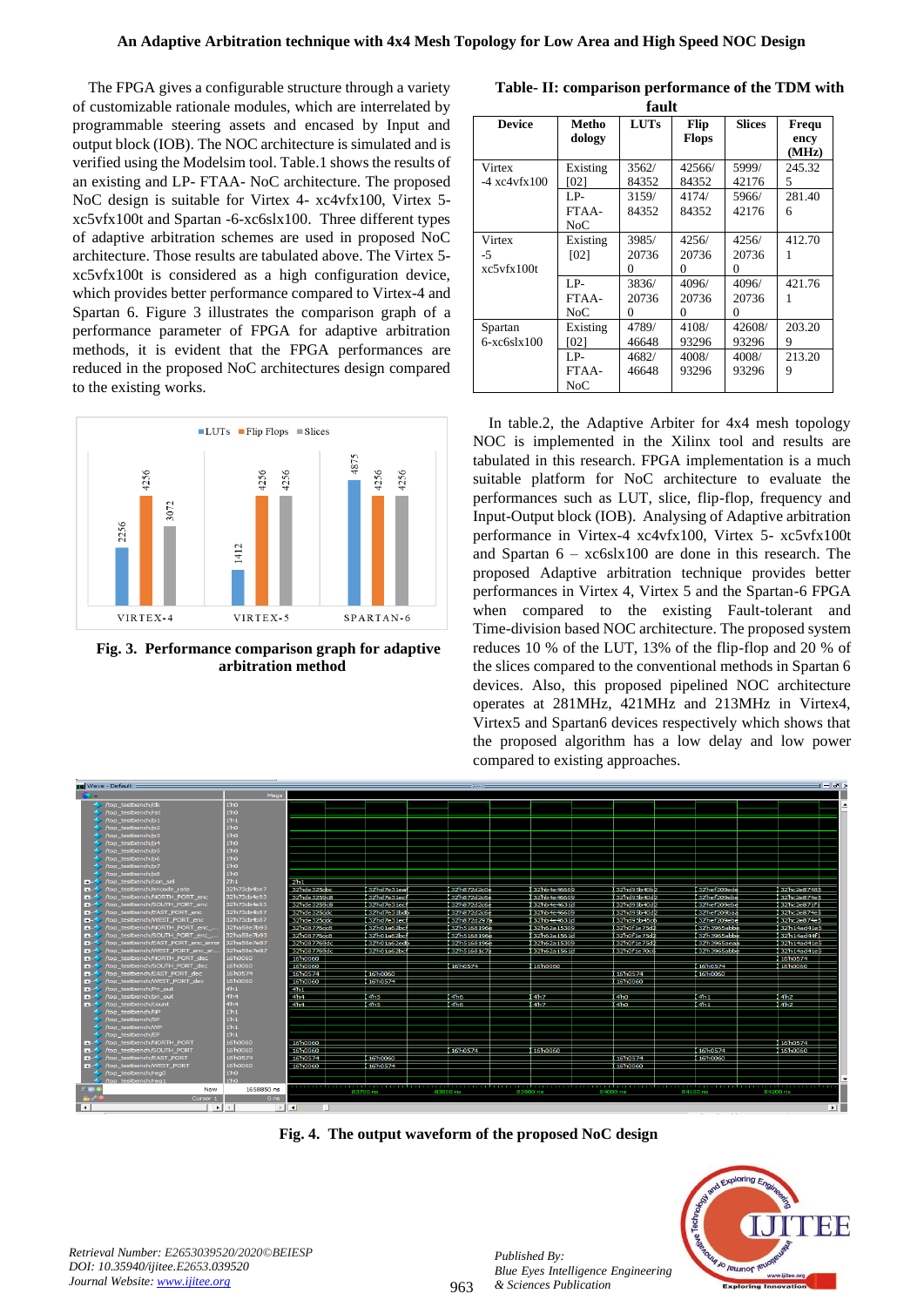Figure.4 shows the FPGA output waveform of the complete NoC design using ModelSim, which validates the correctness of the design. The RTL schematic of proposed NoC architecture is shown in figure.5 which is taken from the

Quartus II IDE tool by employing Verilog code. Each and every block contains a separate block which the as per the diagram.



**Fig. 5.RTL schematic of the proposed NoC architecture**



**Fig. 6.Spartan 6 hardware setup**

The hardware setup of the spartan 6 is shown in fig.6. The NoC architecture is implemented and the respective bit file is dumped in the spartan 6 hardware. With the help of UART cable, the system and spartan 6 hardware are connected to each other. With the HyperTerminal software, the information is sent to the FPGA. In FPGA, the NoC has performed the arbitration process to find the destination node. NoC prefers the less congestion path, high speed path, and less fault path to transmit the data to the designation. By using HyperTerminal software, the user can check the pathway of transmitting data. From this analysis, it is clear that the NoC arbitration is implemented in spartan 6 hardware perfectly.

## **V. CONCLUSION**

In this research work, three different types of arbiter algorithms have been used, such as priority algorithm, TDM algorithm and Viterbi algorithm. All three algorithms were used to improve the linearity of the NOC. Initially, the

priority algorithm helps to reduce traffic congestion when arbiter is in busy mode. Then, the fairness and QoS were maintained for proposed NoC architecture by the TDM algorithm. Finally, the Viterbi algorithm based error prediction process was applied in NoC architecture. Due to the usage of three proposed adaptive arbiter algorithms, the power consumption of the NoC was reduced. The packet can reach the destination using arbitration with less loss. Finally, FPGA performances of the proposed NoC were evaluated such as LUT, flip flop, slices, and frequency. The NoC architecture has implemented and is verified in Spartan 6 FPGA hardware. In the future, the area reduction mechanism will be implemented along with proposed arbitration to reduce the hardware utilization of the NoC architecture.

## **REFERENCES**

- 1. A. Sweety, A. Karthikeyan, and S. J. Jebasingh Kirubakaran, "Analysis and performance comparison of 3-D NoC routing algorithms," *Int J Appl Eng Res*, vol. 10, 2015, pp. 13415-13429.
- 2. A. Karthikeyan, and P. Senthil Kumar, "Randomly prioritized buffer-less routing architecture for 3D network on-chip," *Computers & Electrical Engineering,* vol. 59, 2017, pp. 39-50.
- 3. L. Liu, Z. Zhu, D. Zhou, and Y. Yang, "A fair arbitration for network-on-chip routing with odd-even turn model," *Microelectronics Journal,* vol. 64, 2017, pp. 1-8.
- 4. K. Videh, M. Kamal, A. Afzali-Kusha, M. Pedram, "An efficient network onchip architecture based on isolating local and non-local communications", *Comput. Electr. Eng.* vol. 2015, pp. 430–444.
- 5. J. Liu, J. Harkin, Y. Li, and L. P. Maguire, "Fault-tolerant etworks-on-chip routing with coarse and fine-grained look-ahead," *IEEE Transactions on Computer-Aided Design of Integrated Circuits and Systems* vol. 35, 2015, pp. 260-273.
- 6. S. Attia, H. A. H. Fahmy, Y. Ismail, and H. Mostafa, "Optimizing FPGA-based hard networks-on-chip by minimizing and sharing resources," *Integration*, vol. 63, 2018, pp. 138-147.